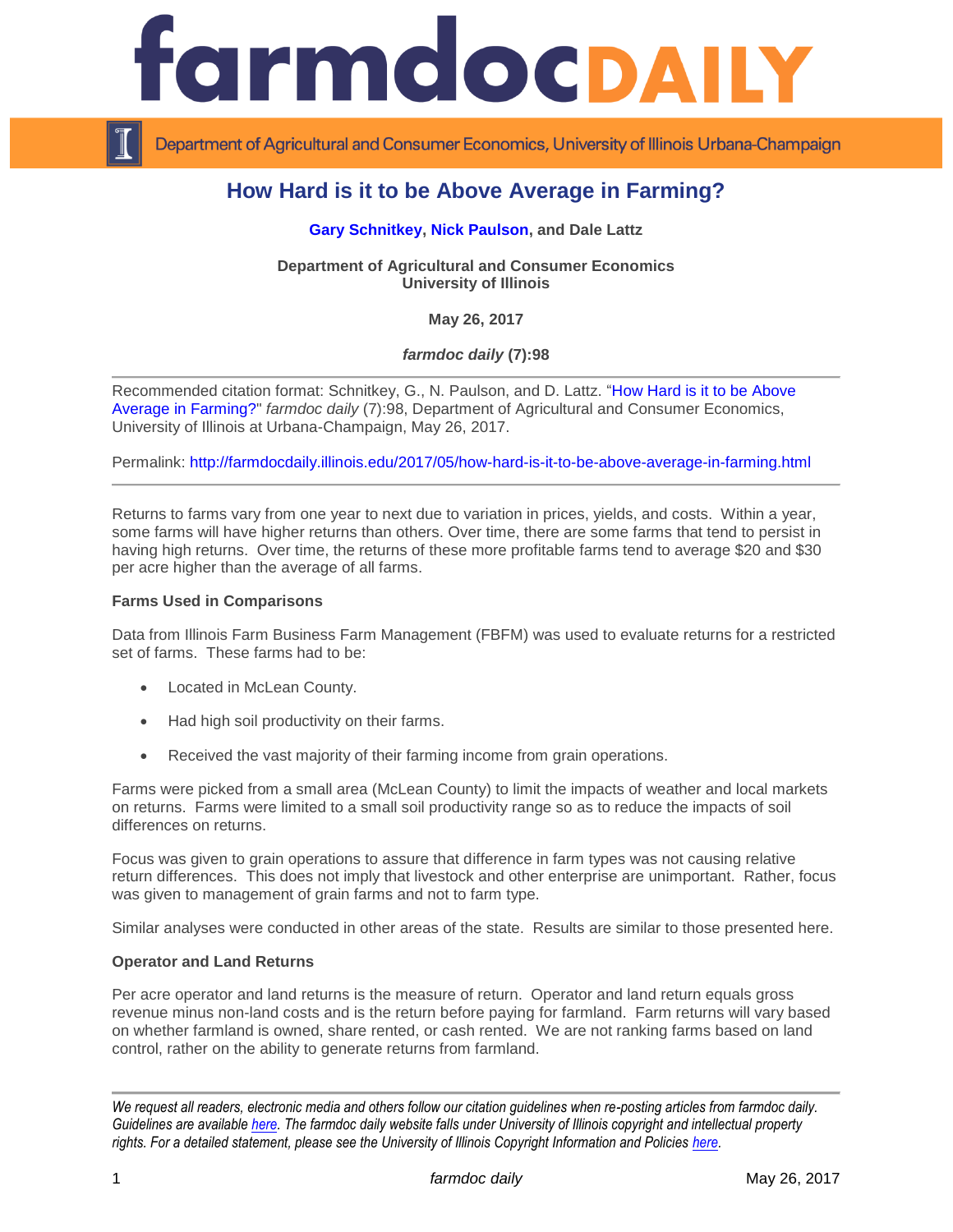Figure 1 shows operator and land returns for the McLean County grain farms in this study. The average operator and land returns from 1995 to 2003 was \$160 per acre. From 2004 and 2006, operator and land return increased and averaged \$208 per acre. Then, higher returns occurred in most years from 2007 through 2013. From 2007 to 2013, operator and land return averaged \$395 per acre. Since 2012, operator and land returns have trended down, with the 2015 operator and land return averaging \$184 per acre. All farms, no matter their relative profitably face the return variability depicted in Figure 1.



## **Correlation between Rank of Operator and Land Return**

In each year, farms were ranked from highest to lowest based on per acre operator and land return. Correlations were then calculated between yearly ranks.

The correlation coefficient between adjacent year's ranks was .40. Correlation coefficients for returns typically range from 1.0 to 0.0. A correlation coefficient of 1.0 would indicate the rank stayed the same across years. That is a farm ranked first in 2014 would be first in 2015, the farm ranked second in 2014 would be second in 2015, and so on. A value of zero would indicate there is no relationship between a farm's rank in one year and that rank in the next year. The .40 is between zero and one. There is persistency in ranks across years, but there are other factors impacting ranks.

Those other factors likely are relative prices, yields, and costs. In any given year, a farm's rank is heavily influenced by yields and prices received for crops. In any given year, a farm may have had an exceptionally high yield or price. However, high relative yields and prices may not be maintained over time. The importance of these random factors will be reduced if more years are averaged together.

Operator and land returns were averaged over a two-year period and then correlation coefficients were re-calculated. For example, operator and land returns were averaged including 2012 and 2013 and then the farms were ranked, operator and land returns were averaged including 2014 and 2015 and then ranked, and then a correlation coefficient was calculated between the 2012-13 and 2014-15 rankings. This process was completed for all two-year periods from 1995 to 2015. The process was then repeated for three-year average periods, four-year average periods, and five-year average periods.

Correlation coefficients based on comparing returns averaged over two, three, four, and five years are:

- One-year average: .40 Two-year average: .50 Three-year average: .57 Four-year average: .60
- Five-year average: .60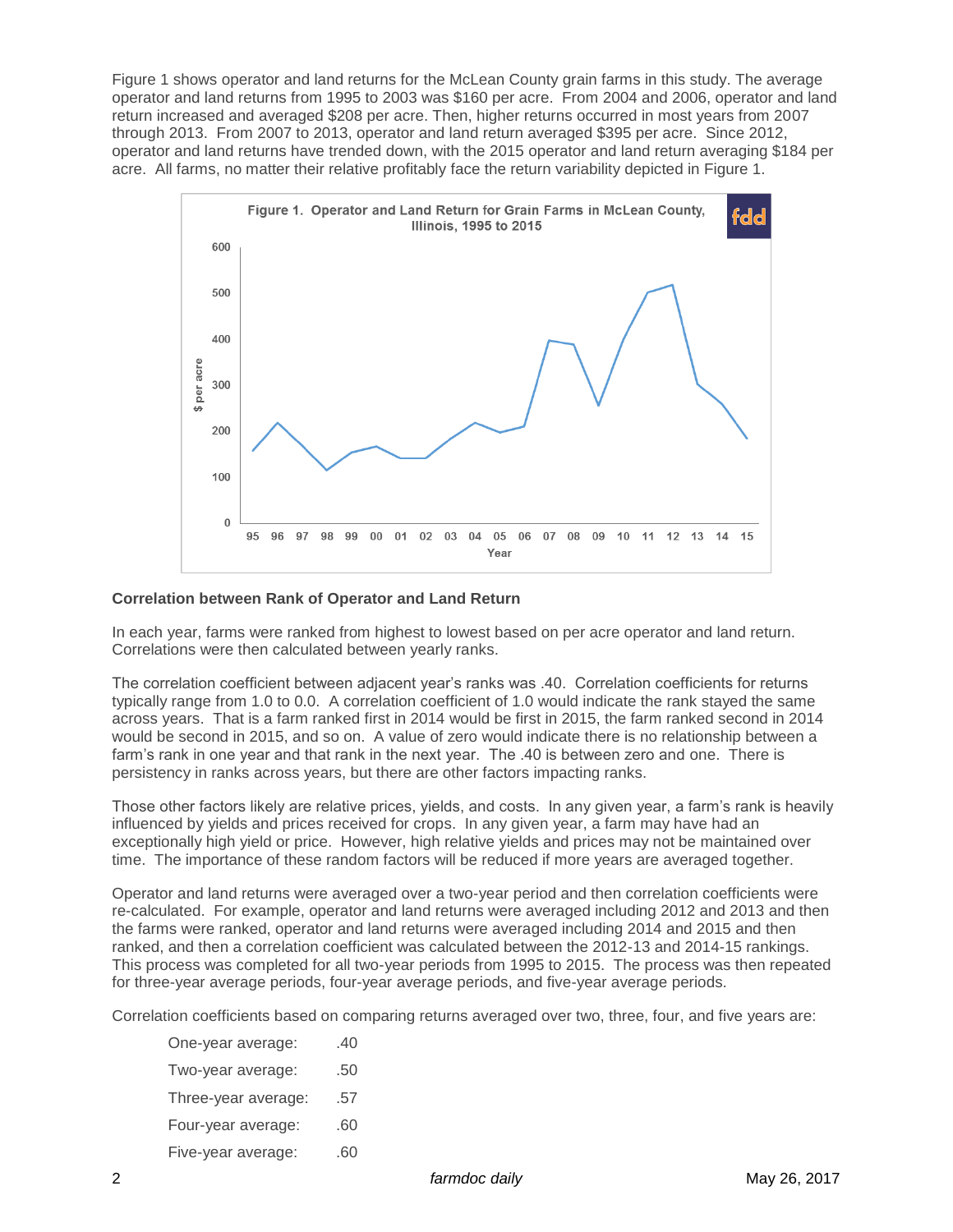Note that the correlation coefficients go up, particularly as the averaging period increases from one to three years.

#### **Difference in Returns over Time**

To illustrate profitability differences for farms, farms were placed in three profitability groups based on operator and land return for the three-year period from 2009 to 2011. The three groups represent farms with the highest one-third of returns, the mid one-third had middle one-third returns, and the low one-third had the lowest third of returns. The average operator and land returns were \$359 per acre for the high one-third group, \$310 per acre for the mid one-third group, and \$272 per acre for the low one-third group. There was a \$49 difference in returns from the high one-third to mid one-third group and an \$86 per acre difference from the high to low one-third groups.

Returns were tracked for these three profitability groups from 2012 to 2015 (see Figure 2). Note that average returns for the three groups continued to differ after the averaging period. In 2015, the high onethird group based on the 2009-11 ranking had an average return of \$224 per acre, the mid one-third group had \$207 per acre, and the low one-third group had \$164 per acre. In 2015, operator and land return differed by \$17 per acre for the high one-third group and the mid one-third group. The difference was \$60 per acre between the high one-third and the low one-third group.



The above process was repeated for other time periods from 1995 to 2014. Over time, farms do have differences in returns which persist. Four years after forming the returns group, the high one-third farms have \$20 to \$30 per acre higher returns than the average.

#### **Summary**

There are farms that tend to be more profitable than other farms over time. Future articles will evaluate those factors that cause farms to stay in the high and low profitability groups.

More profitable farms face the general market changes as all farms. More profitable farms also do not always rank as the most profitable each year because of adverse event such as low yields impacting their farms.

#### **Acknowledgements**

The Illinois Soybean Association provided funding and support for a profitability study that has resulted in these articles. More information on the Illinois Soybean Association can be found at [https://www.ilsoy.org.](https://www.ilsoy.org/)

Data used in this study comes from the local Farm Business Farm Management (FBFM) Associations across the State of Illinois. Without their cooperation, information as comprehensive and accurate as this